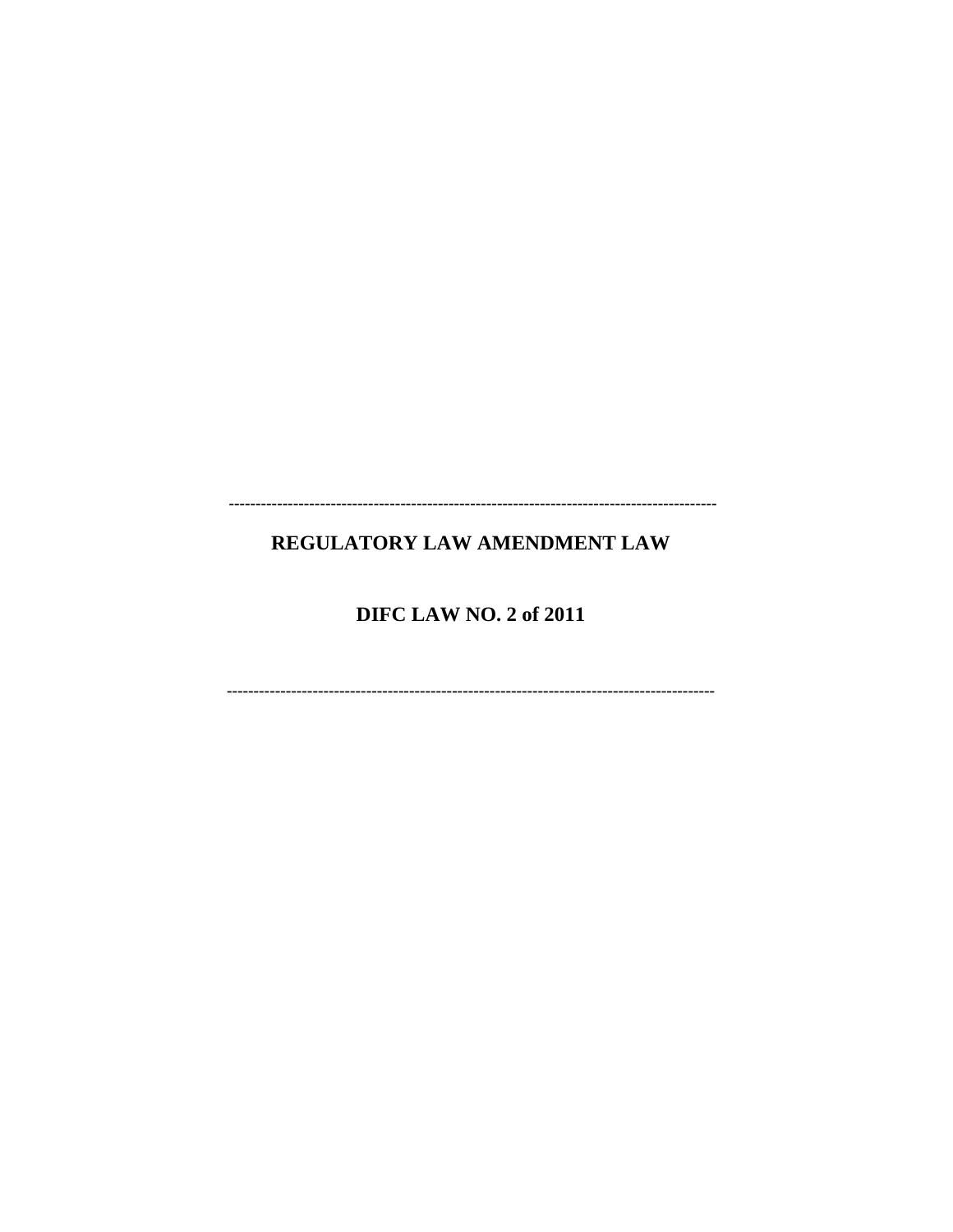# **PART 1: GENERAL**

# 1. **Title**

This Law may be cited as the "Regulatory Law Amendment (No.2) Law of 2011".

## 2. **Legislative Authority**

This Law is made by the Ruler of Dubai.

## 3. **Date of enactment**

This Law is enacted on the date specified in the Enactment Notice in respect of this Law.

# 4. **Commencement**

This Law comes into force on the date specified in the Enactment Notice in respect of this Law.

# **PART 2: AMENDMENTS TO REGULATORY LAW 2004**

5. In the Regulatory Law 2004 insert the underlined text and delete the struck through text as follows:

## **8. The Powers, Functions and Objectives of the DFSA**

- (1) The DFSA has such functions and powers as are conferred, or expressed to be conferred, on it:
	- (a) by or under the Law; and
	- (b) by or under any other law made by the Ruler.
- (2) The DFSA has power to do whatever it deems necessary for or in connection with, or reasonably incidental to, performing its functions and exercising its powers conferred in accordance with (1).
- (3) In performing its functions and exercising its powers, the DFSA shall pursue the following objectives:
	- (a) to foster and maintain fairness, transparency and efficiency in the financial services industry (namely, the financial services and related activities carried on) in the DIFC;
	- (b) to foster and maintain confidence in the financial services industry in the DIFC;
	- (c) to foster and maintain the financial stability of the financial services industry in the DIFC, including the reduction of systemic risk;
	- (d) to prevent, detect and restrain conduct that causes or may cause damage to the reputation of the DIFC or the financial services industry in the DIFC, through appropriate means including the imposition of sanctions;
	- (e) to protect direct and indirect users and prospective users of the financial services industry in the DIFC;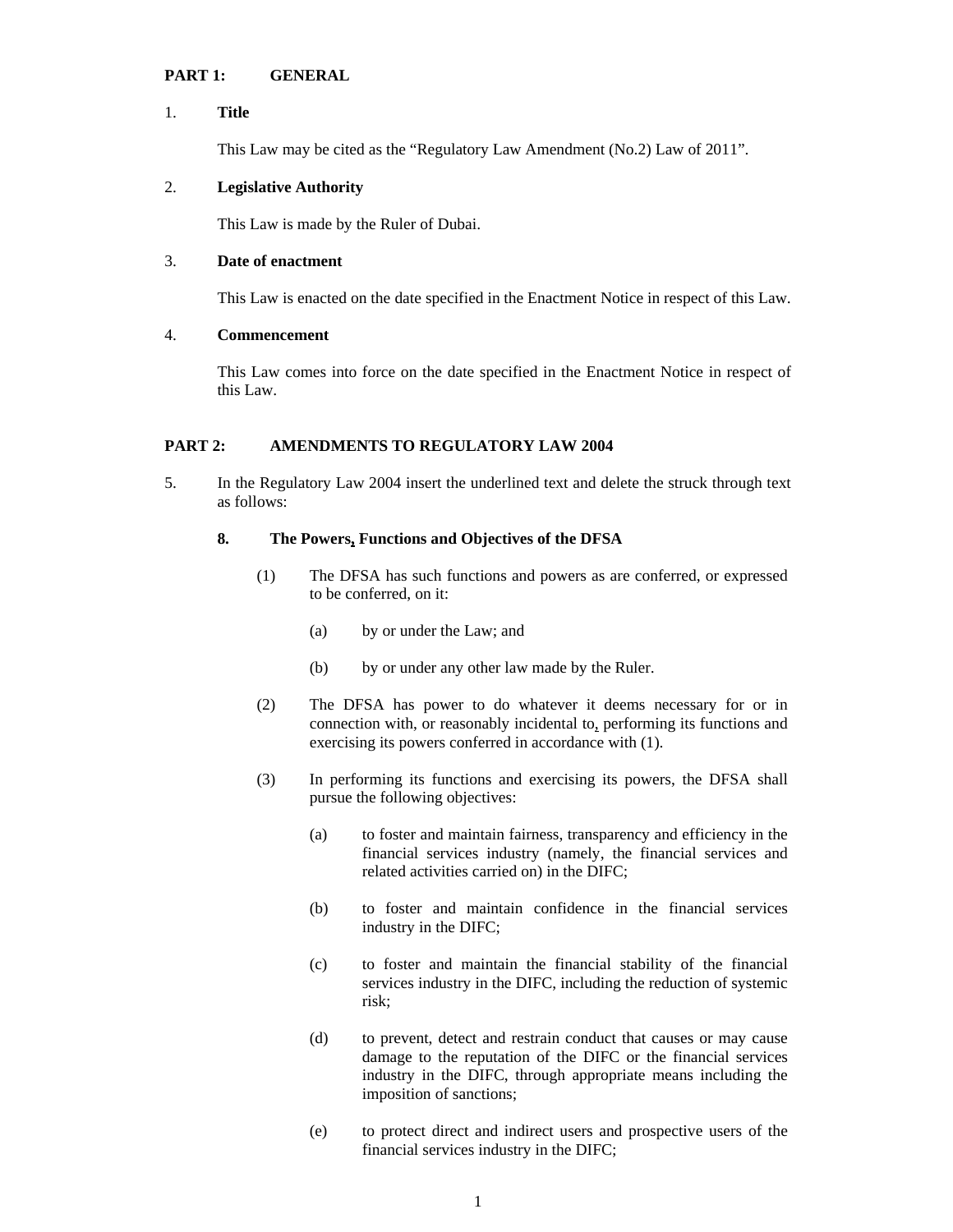- (f) to promote public understanding of the regulation of the financial services industry in the DIFC; and
- (g) to foster and maintain the objectives of the DIFC under Dubai Law in relation to the exercise or performance of any powers or functions conferred upon the DFSA by Dubai Law or DIFC Law; and
- (h) to pursue any other objectives as the Ruler may from time to time set under DIFC Law.
- (4) In exercising its powers and performing its functions, the DFSA shall take into consideration the following guiding principles, being the desirability of:
	- (a) pursuing the objectives of the DIFC as set out under Dubai Law in so far as it is appropriate and proper for the DFSA to do so;
	- (b) fostering the development of the DIFC as an internationally respected financial centre;
	- (c) co-operating with and providing assistance to regulatory authorities in the United Arab Emirates and other jurisdictions;
	- (d) minimising the adverse effects of the activities of the DFSA on competition in the financial services industry;
	- (e) using its resources in the most efficient way;
	- (f) ensuring the cost of regulation is proportionate to its benefit;
	- (g) exercising its powers and performing its functions in a transparent manner; and
	- (h) complying with relevant generally accepted principles of good governance.

**……….** 

# **12. Liability**

- (1) Subject to Article 12(2), the DFSA may be sued in its own name.
- (2) Neither the DFSA nor any officer, director, DFSA tribunal or committee members, employee, delegate or agent of the DFSA can be held liable for anything done or omitted to be done in the performance or purported performance of the functions or in the exercise or purported exercise of any power of the DFSA or any power or function delegated to the DFSA.
- (3) Article 12(2) does not apply if the act or omission is shown to have been in bad faith.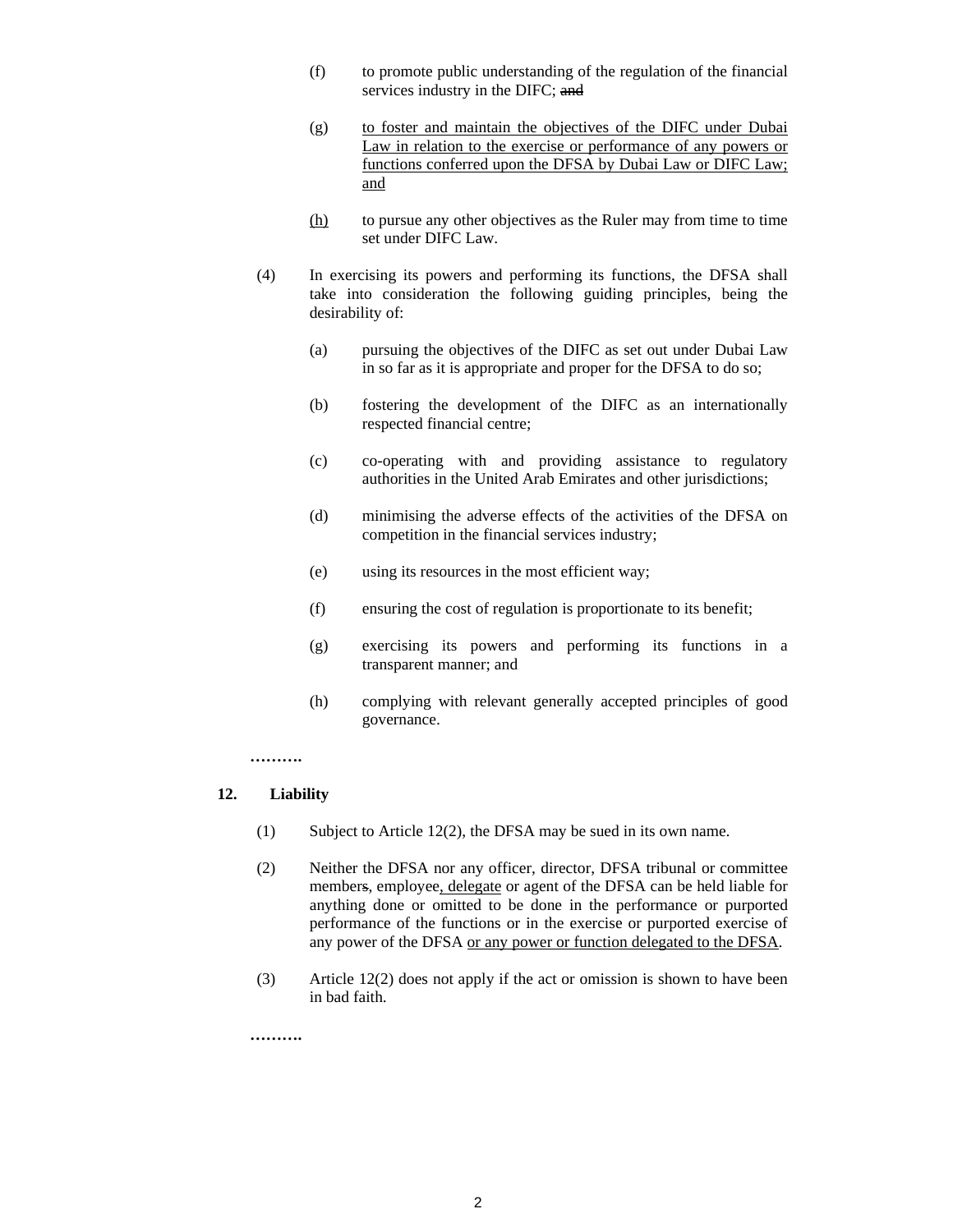#### **20. The Powers and Functions of the DFSA Board of Directors**

- (1) The general powers and functions of the DFSA Board of Directors are to:
	- (a) ensure that the DFSA exercises its statutory powers and performs its statutory functions in accordance with its objectives;
	- (b) make policies relating to the regulation of financial services and related activities and any other matters over which the DFSA has exclusive jurisdiction;
	- (c) make provision for the consideration of, adjudication on and the application of penalties in relation to disciplinary and other matters concerning Authorised Firms, Authorised Market Institutions, Authorised Individuals and other persons;
	- $(d)$  (c) review the performance of the Chief Executive;
	- $\overline{(e)}$  (d) give the Chief Executive written directions as to the furtherance of any of the DFSA's objectives or the performance of any of the Chief Executive's statutory functions. Such written directions shall not constitute Rules; and
	- (f) (e) arrange for the DFSA to enter into binding and non-binding arrangements, including memoranda of understanding and cooperation with similar bodies provided they do not conflict with the treaties to which the United Arab Emirates is a party.; and
	- (f) accept a delegation of powers or functions from another person pursuant to Dubai Law.
- (2) The legislative powers and functions of the DFSA Board of Directors are, so far as is reasonably practicable, to:
	- (a) review and, where appropriate, submit draft laws to the President with a recommendation that they be approved and enacted;
	- (b) review and, where appropriate, approve and make Rules;
	- (c) review and, where appropriate, approve and issue standards and codes of practice of the DFSA; and
	- (d) make written submissions to the President in relation to legislative matters outside the scope of its own legislative powers.
- (3) Except in respect of the powers and functions set out in Article 20(1)(c) and (d) and Article 20(2), the DFSA Board of Directors may delegate to a committee of the DFSA Board of Directors or to the Chief Executive such of its powers or functions as may appropriately and more efficiently and effectively be exercised or performed by such committee or the Chief Executive.
- (4) The DFSA Board of Directors may act through the Chairman of the DFSA.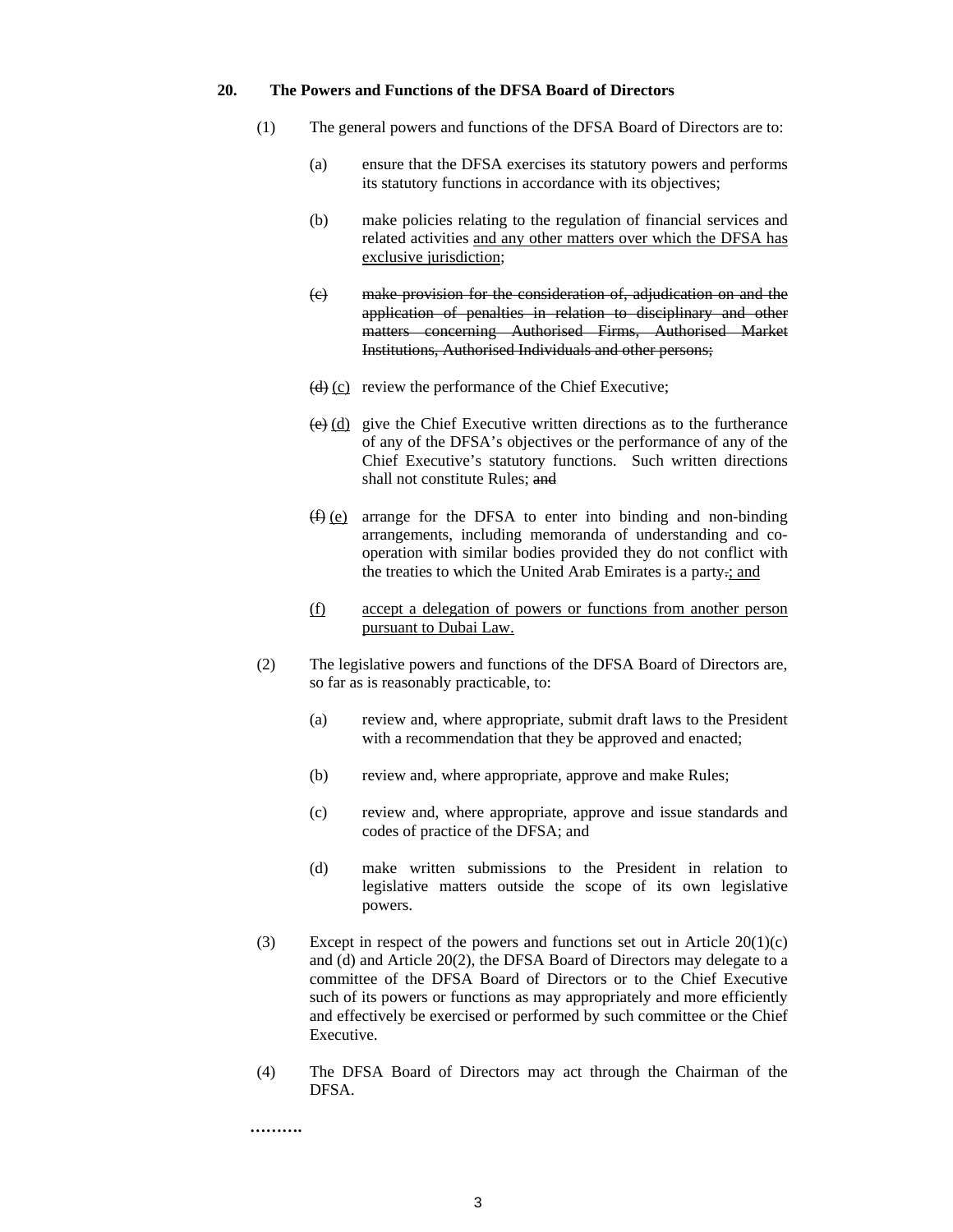## **36. The Powers and Functions of the Chief Executive**

The powers and functions of the Chief Executive are, so far as is reasonably practicable, to:

- (a) exercise the executive power of the DFSA by taking such steps as are reasonable and which he considers appropriate to meet the objectives of the DFSA;
- (b) license, authorise, register, recognise, regulate and supervise the conduct of activities and persons required to be regulated by the DFSA by or under Dubai Law or DIFC Law the Law or under any other legislation administered by the DFSA carried on by Authorised Firms, Authorised Market Institutions, Ancillary Service Providers, Authorised Individuals, Recognised Bodies and Recognised Members;
- (c) prepare or cause to be prepared in a timely and efficient manner:
	- (i) draft Rules; and
	- (ii) draft standards or codes of practice;

reasonably required to enable the DFSA to perform its statutory functions, and submit such drafts to the DFSA Board of Directors;

- (d) make and issue Guidance which does not constitute a standard or code of practice, and which is reasonably required to enable the DFSA to perform its statutory functions, and advise the DFSA Board of Directors of such Guidance;
- (e) grant waivers and modifications to the application of Rules;
- (f) exercise any power to grant waivers or modifications to the application of other legislation applying in the DIFC where such a power is conferred on the DFSA by that legislation, and advise the DFSA Board of Directors of any such exercise of power;
- (g) investigate or cause to be investigated matters capable of investigation under the Law any legislation administered by the DFSA and, where appropriate, commence proceedings before the Financial Markets Tribunal and any other tribunals or courts of appropriate jurisdiction;
- (h) where appropriate to do so, delegate such of his functions and powers as may more efficiently and effectively be performed by officers or employees of the DFSA and, with the approval of the DFSA Board of Directors either generally or in relation to any particular matter, by any other person; and
- (i) exercise and perform such other powers and functions as may be delegated to the Chief Executive by the DFSA Board of Directors from time to time.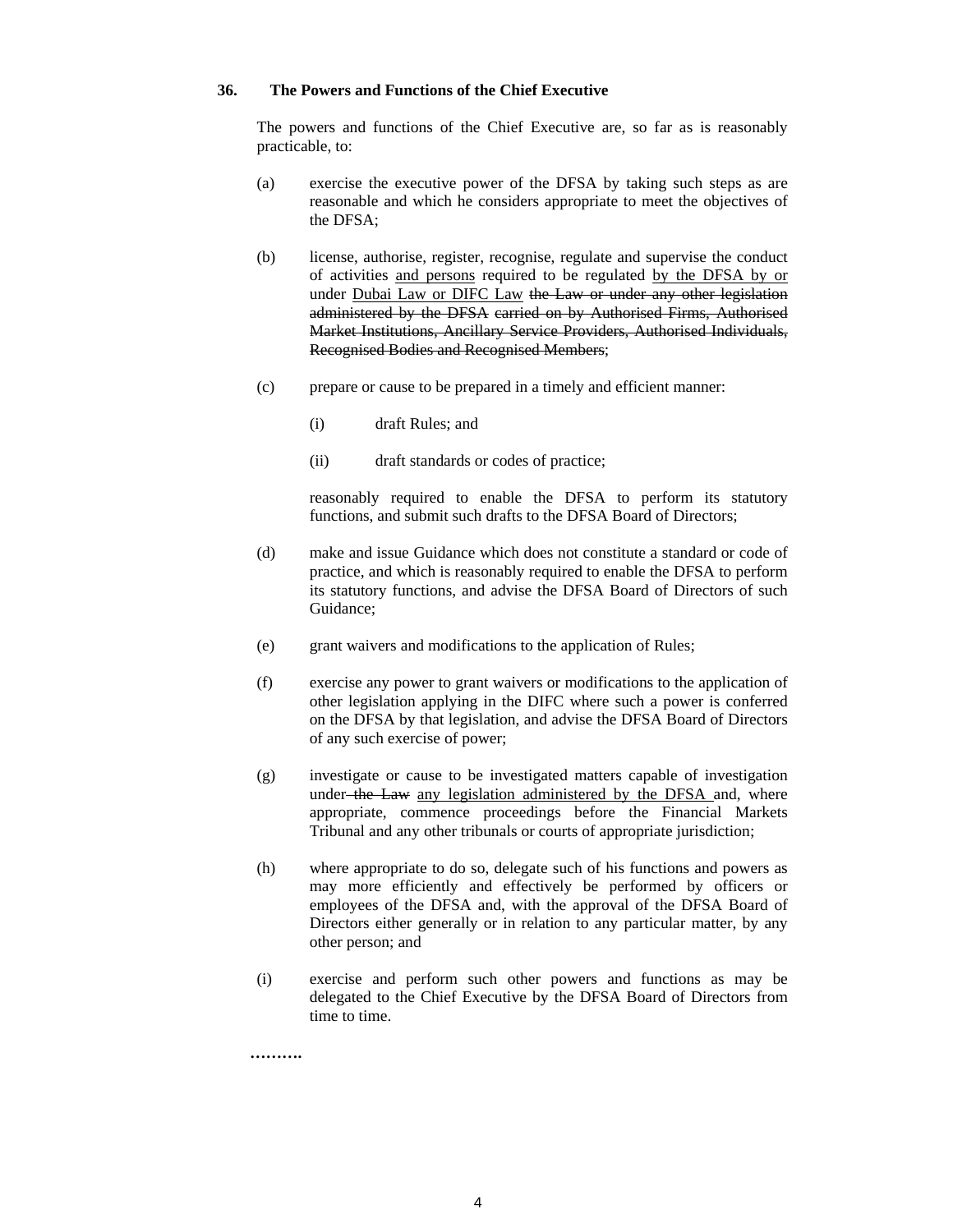## **38 Confidential Information**

- (1) Subject to Article 38(3), confidential information must not be disclosed by the DFSA or by any of its officers, employees or agents, or by any person coming into possession of the information, without the consent of the person to whom the duty of confidentiality is owed.
- (2) Information is confidential when:
	- (a) it is received by the DFSA or any of its officers, employees or agents in the course of the performance by such person of a function under the Law or under any other legislation administered by the DFSA; and
	- (b) it has not been made available to the public in circumstances in which disclosure is not prohibited under such Law or other legislation.
- (3) The DFSA may disclose confidential information where such disclosure:
	- (a) is permitted or required under the Law or Rules or under other legislation administered by the DFSA;
	- (b) is permitted or required by any other law;
	- (c) is made to:
		- (i) the Companies Registrar;
		- (ii) a Financial Services Regulator;
		- (iii) a governmental or regulatory authority in the United Arab Emirates or elsewhere exercising powers and performing functions relating to anti-money laundering;
		- (iv) a self-regulatory body or organization exercising and performing powers and functions in relation to financial services: or
		- (v) a civil or criminal law enforcement agency, in the United Arab Emirates or elsewhere; or
		- (vi) a governmental or other regulatory authority including a self-regulatory body or organisation exercising powers and performing functions in relation to the regulation of auditors, accountants or lawyers;

for the purpose of assisting the performance by any such person of its regulatory functions; or

(d) is made in good faith for the purposes of performance and exercise of the functions and powers of the DFSA.

## **39. Exercise of Powers on Behalf of Other Regulators**

At the request of:

- (a) the Companies Registrar;
- (b) a Financial Services Regulator;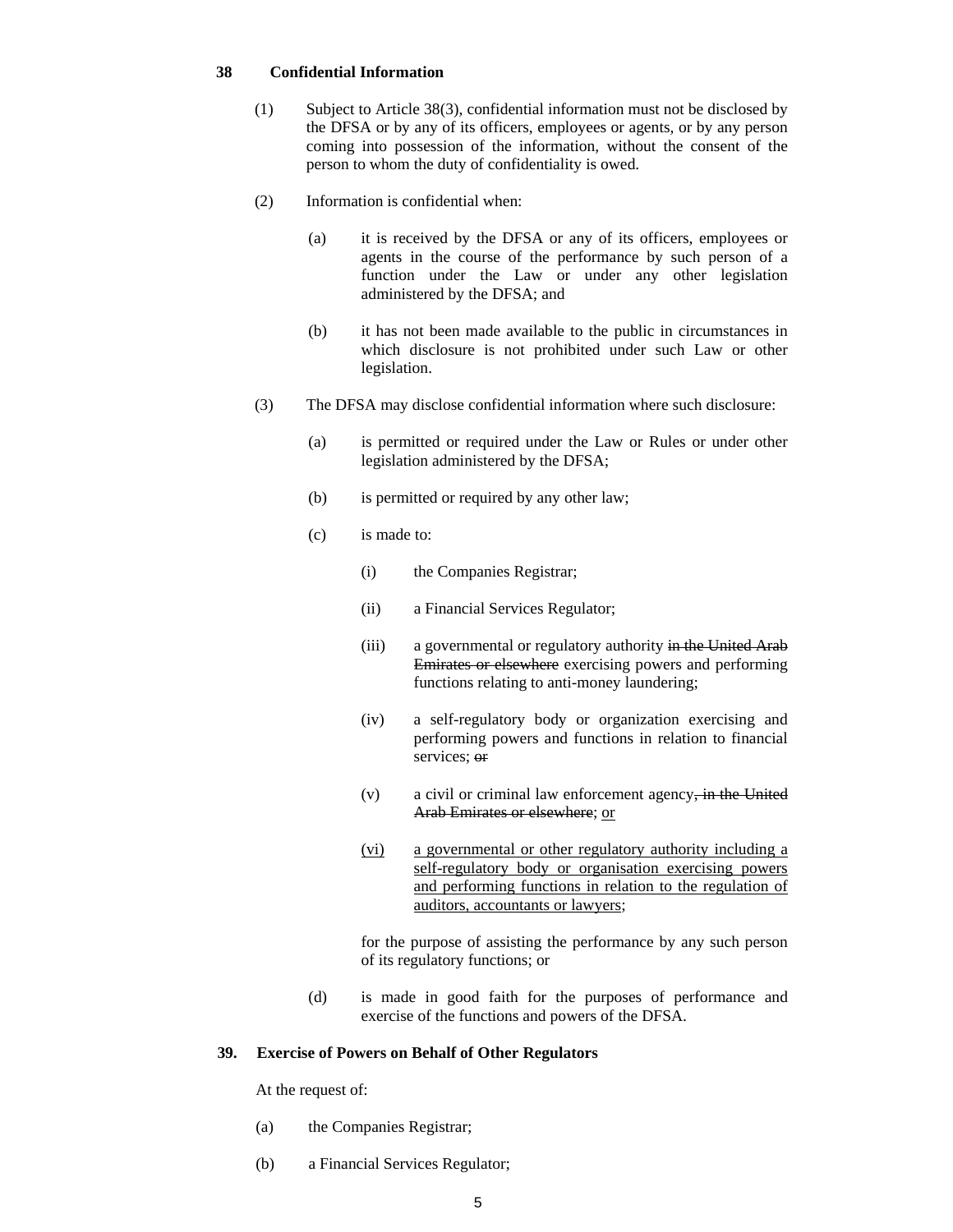- (c) a governmental or regulatory authority in the United Arab Emirates or elsewhere exercising powers and performing functions relating to antimoney laundering;
- (d) a self-regulatory body or organization exercising and performing powers and functions in relation to financial services; or
- (e) a civil or criminal law enforcement agency, in the United Arab Emirates or elsewhere; or
- (f) a governmental or other regulatory authority including a self-regulatory body or organisation exercising powers and performing functions in relation to the regulation of auditors, accountants or lawyers,

the DFSA may, where it considers appropriate, exercise its powers under the Law or under any other legislation administered by the DFSA for the purpose of assisting the performance by such person of its regulatory functions.

**……….** 

## 44. **The Ancillary Services Prohibition and Ancillary Service Providers**

- (1) Subject to Article 44(5), a person shall not carry on an Ancillary Service in or from the DIFC.
- (2) The DFSA shall make Rules prescribing the activities which constitute an Ancillary Service.
- (3) The prohibition in Article 44(1) is referred to in the Law as the "Ancillary Services Prohibition".
- (4) The DFSA may make Rules adding to, removing activities from, or otherwise modifying the list of Ancillary Services made under Article 44(2).
- (5) A person may carry on an Ancillary Service in or from the DIFC if such person is registered as an Ancillary Service Provider or is an Authorised Firm.
- (6) An Ancillary Service Provider shall:
	- (a) act within the scope of its authority under its registration; and
	- (b) comply with any terms of its registration.
- (7) A person who is not an Ancillary Service Provider shall not represent that he is such a person.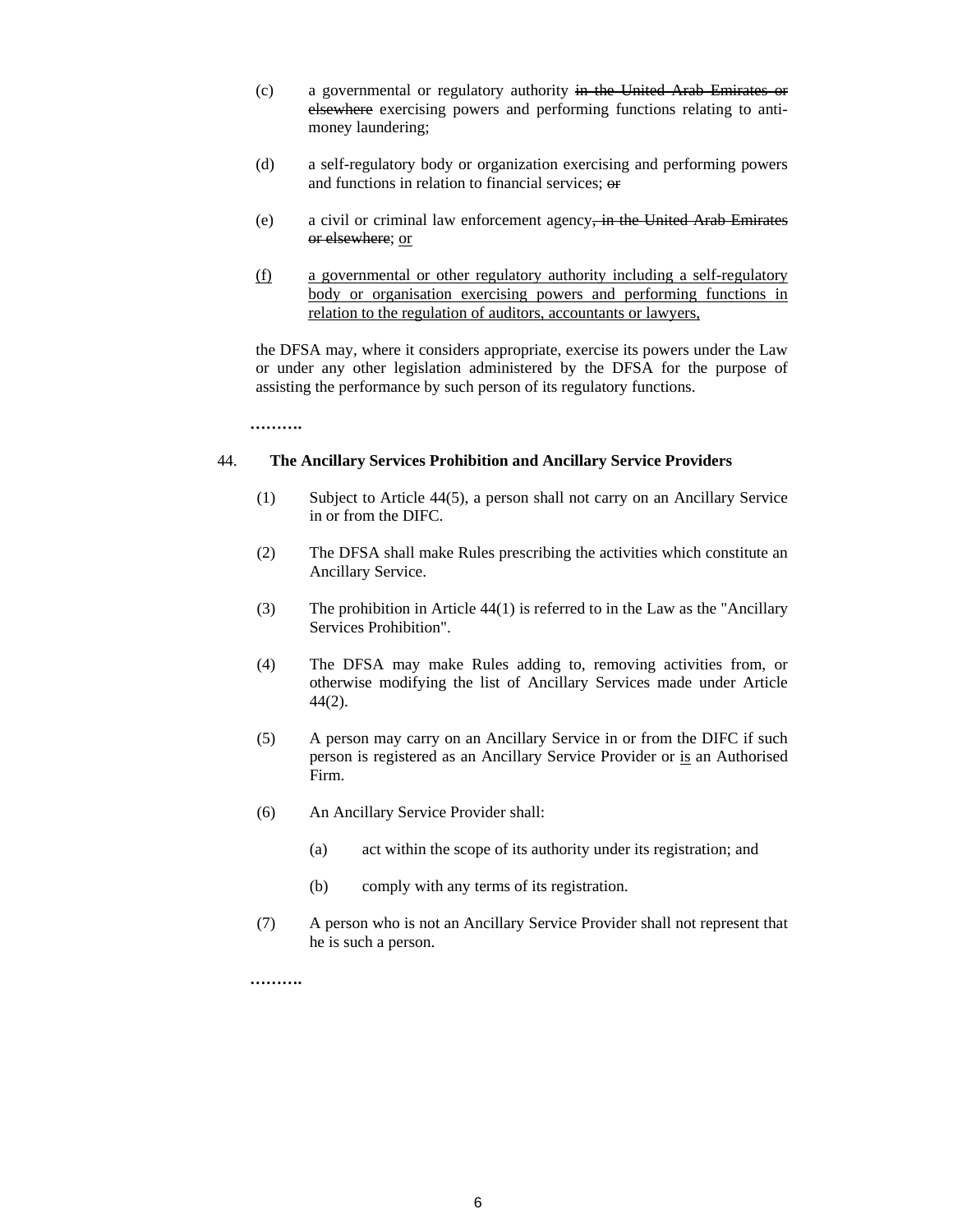**……….** 

# **CHAPTER 8 – REGISTRATION OF ANCILLARY SERVICE PROVIDERS AND DNFBPS**

## **60. Registration of Ancillary Service Providers and DNFBPs**

- (1) An application for registration of an Ancillary Service Provider to carry on one or more Ancillary Services, may be made to the DFSA by any:
	- (a) body corporate;
	- (b) partnership; or
	- (c) unincorporated association.
- (2) The DFSA shall make Rules containing a set of requirements which an application for registration by an Ancillary Service Provider must meet before such application can be accepted and registration granted by the DFSA.
- (3) The DFSA may in its absolute discretion grant or refuse to grant an application for registration by an Ancillary Service Provider.
- (4) The DFSA may make Rules setting out the grounds on which and manner in which the registration of an Ancillary Service Provider may be suspended, varied or withdrawn by the DFSA.
- (5) (a) If an Ancillary Service Provider is:
	- (i) a partnership; or
	- (ii) an unincorporated association;

it does not need to reapply for registration by reason only of a change to its membership.

- (b) Article 60(5)(a) applies subject to the effect of Article 64.
- (6) The DFSA shall make Rules prescribing the person or class of persons which are designated to be a DNFBP.
- (7) A person who meets the definition of a DNFBP, as defined in the Rules made for the purposes of Article 60(6), must register with the DFSA.
- (8) The DFSA may make Rules prescribing the requirements for registration under Article 60(7).

**……….** 

## **62. Public Registers**

(1) The DFSA shall publish and maintain a register of current and past grants, withdrawals and suspensions of Licenses and authorisations of all Authorised Firms, Authorised Market Institutions and Authorised Individuals in such manner as may be prescribed in the Rules.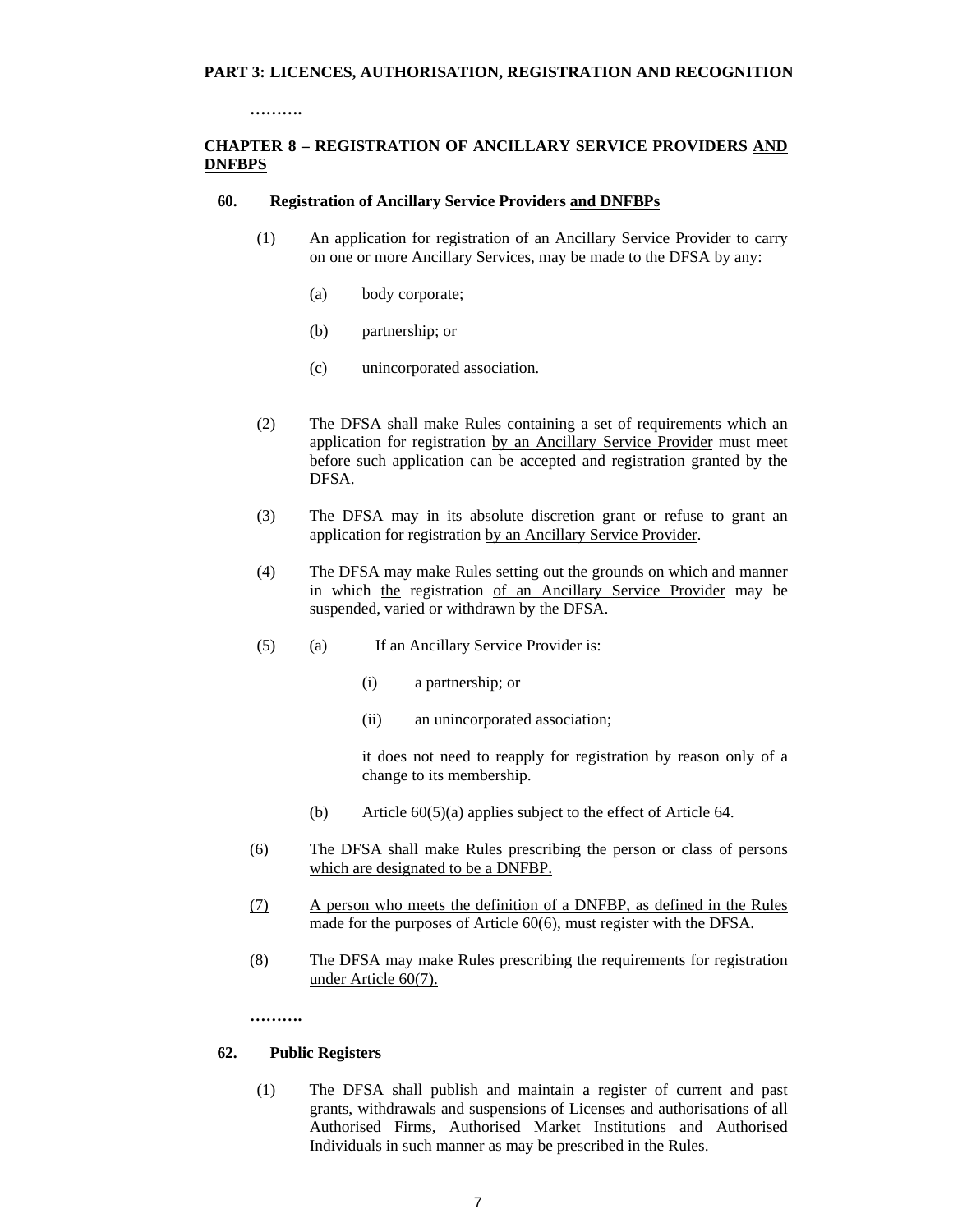- (2) The DFSA shall publish and maintain a register of current and past grants and withdrawals of registration of all Ancillary Service Providers and DNFBPs in such manner as may be prescribed in the Rules.
- (3) The DFSA shall publish and maintain registers of:
	- (a) all persons in relation to whom written notices have been issued under Article 58(1); and
	- (b) all persons in relation to whom written notices have been issued under Article 58(2);

indicating whether any such notice is of past effect or current, in such manner as may be prescribed in the Rules.

- (4) The DFSA shall publish and maintain a register of current and past grants and revocations of recognition of all Recognised Bodies and Recognised Members, in such manner as may be prescribed in the Rules.
- (5) The DFSA shall publish and maintain a register of current and past registrations, suspensions and withdrawals of registrations of auditors in such manner as may be prescribed in the Rules.
- (6) The DFSA shall publish and maintain a register of all Funds which are currently registered and of all Funds where such registration has been withdrawn, in such manner as may be prescribed in the Rules.
- (7) The DFSA shall make a reasonably current version of any registers maintained under Article  $62(1)$ ,  $(2)$ ,  $(3)$ ,  $(4)$ ,  $(5)$  and  $(6)$  readily available for viewing by the public during the normal business hours of the DFSA.

# **63. Extended jurisdiction**

- (1) Any power which the DFSA may exercise in relation to an Authorised Firm, Authorised Market Institution, Ancillary Service Provider, Authorised Individual, DNFBP, Recognised Body, Recognised Member or Domestic Fund under the Law or Rules or other legislation administered by the DFSA may continue to be exercised for a period of two years after the date on which:
	- (a) the Licence of such Authorised Firm or Authorised Market Institution;
	- (b) the registration of an Ancillary Service Provider or DNFBP;
	- (c) the Authorised Individual status of such Authorised Individual;
	- (d) the Recognition Notice for the Recognised Body or Recognised Member; or
	- (e) the registration of a Domestic Fund;

is withdrawn by the DFSA under the Law or other legislation administered by the DFSA.

(2) If, pursuant to the Law, proceedings are commenced before a Financial Markets Tribunal or the Regulatory Appeals Committee before the expiry of the period of two years referred to in Article  $63(1)$ , then the provisions of Article 63(1) shall remain in force until such time as the proceedings and any related appeals and proceedings are completed.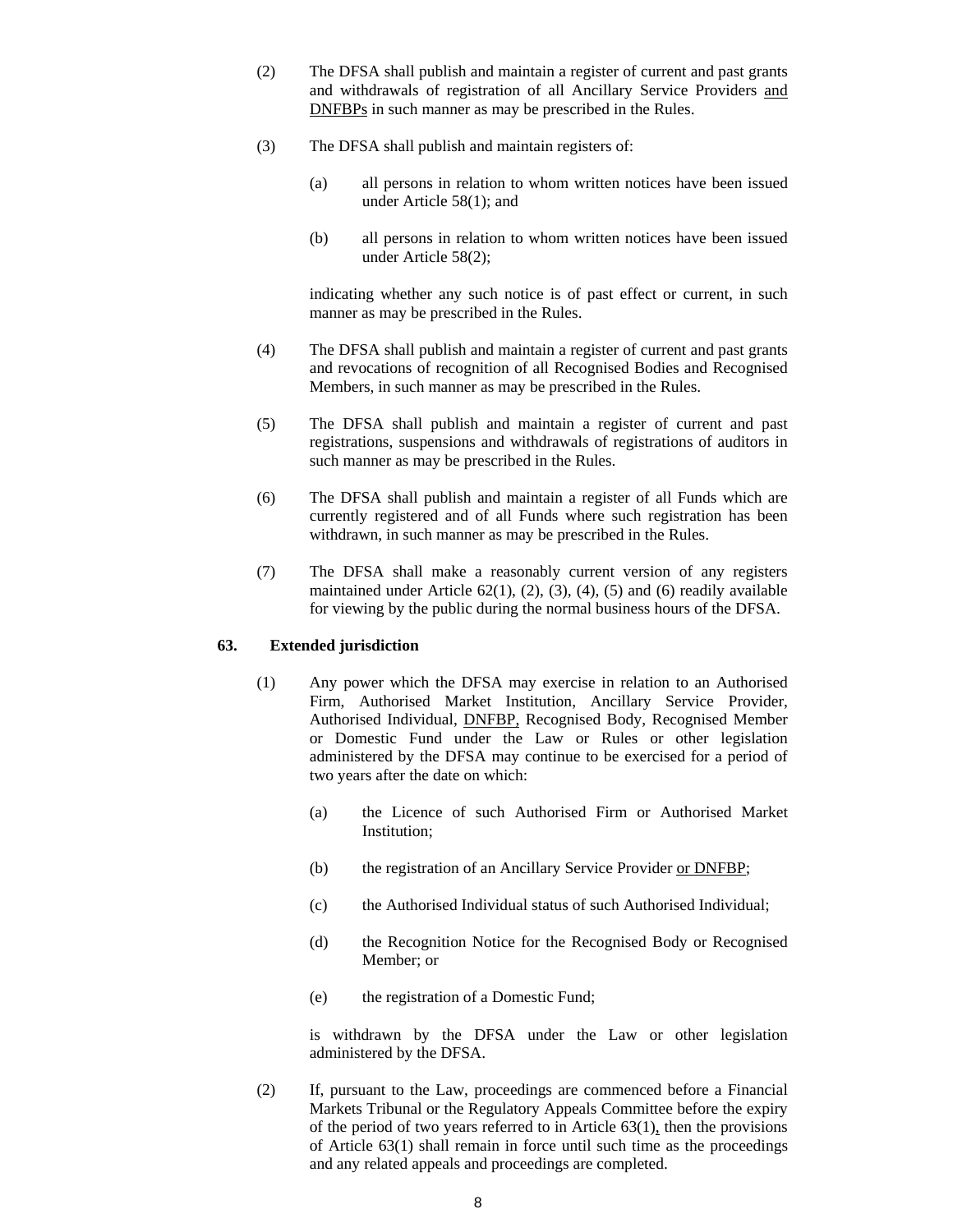# **PART 4: GENERAL REGULATION OF FINANCIAL SERVICES AND ANTI-MONEY LAUNDERING PROVISIONS**

**……….** 

#### **67. Obligations of Disclosure to the DFSA**

- (1) (a) Subject to Article  $67(2)$ , any of the following persons:
	- $(a)$  (i) an Authorised Firm, Authorised Market Institution, or Ancillary Service Provider or DNFBP; or
	- $\left(\frac{b}{c}\right)$  (ii) an auditor of any person in  $\left(\frac{a}{c}\right)$  (i);

shall disclose to the DFSA anything matter which reasonably tends to show one of the following a matter specified in (b):

- (b) The relevant matters for the purposes of (a) are:
	- $\overline{(e)}$  (i) a breach, or likely breach of a provision of the Law or Rules or other legislation administered by the DFSA;
	- $\left(\frac{d}{dx}\right)$  (ii) a failure, or likely failure, to comply with any obligation to which a person is subject under such legislation; or
	- (e) (iii) any other matter as the DFSA may prescribe in Rules;

which may be attributable to the conduct of the <u>person in  $(a)(i)$  relevant</u> Authorised Firm, Authorised Market Institution or Ancillary Service Provider or  $\theta$  its directors, officers, employees or agents.

- (2) Article 67(1) shall not apply to the extent that compliance with such requirement would disclose a Privileged Communication.
- (3) A person referred to in Article  $67(1)(a)$  An Authorised Firm, Authorised Market Institution, or Ancillary Service Provider shall establish and implement appropriate systems and internal procedures to enable its compliance, and compliance by its auditor, with Article 67(1).
- (4) Any provision in an agreement between an Authorised Firm, Authorised Market Institution, or Ancillary Service Provider a person referred to in Article 67(1)(a) and a director, officer, employee, agent or auditor is void in so far as it purports to hinder compliance any person from causing or assisting an Authorised Firm, Authorised Market Institution or Ancillary Service Provider, or auditor to comply with an obligation under Article  $67(1)$ .
- (5) Without limiting the application of any other provision of this Law, an auditor does not contravene any duty to which the auditor is subject merely because the auditor gives to the DFSA:
	- (a) a notification as required under this Article; or
	- (b) any other information or opinion in relation to any such matter;

if the auditor is acting in good faith and reasonably believes that the notification, information or opinion is relevant to any functions of the DFSA.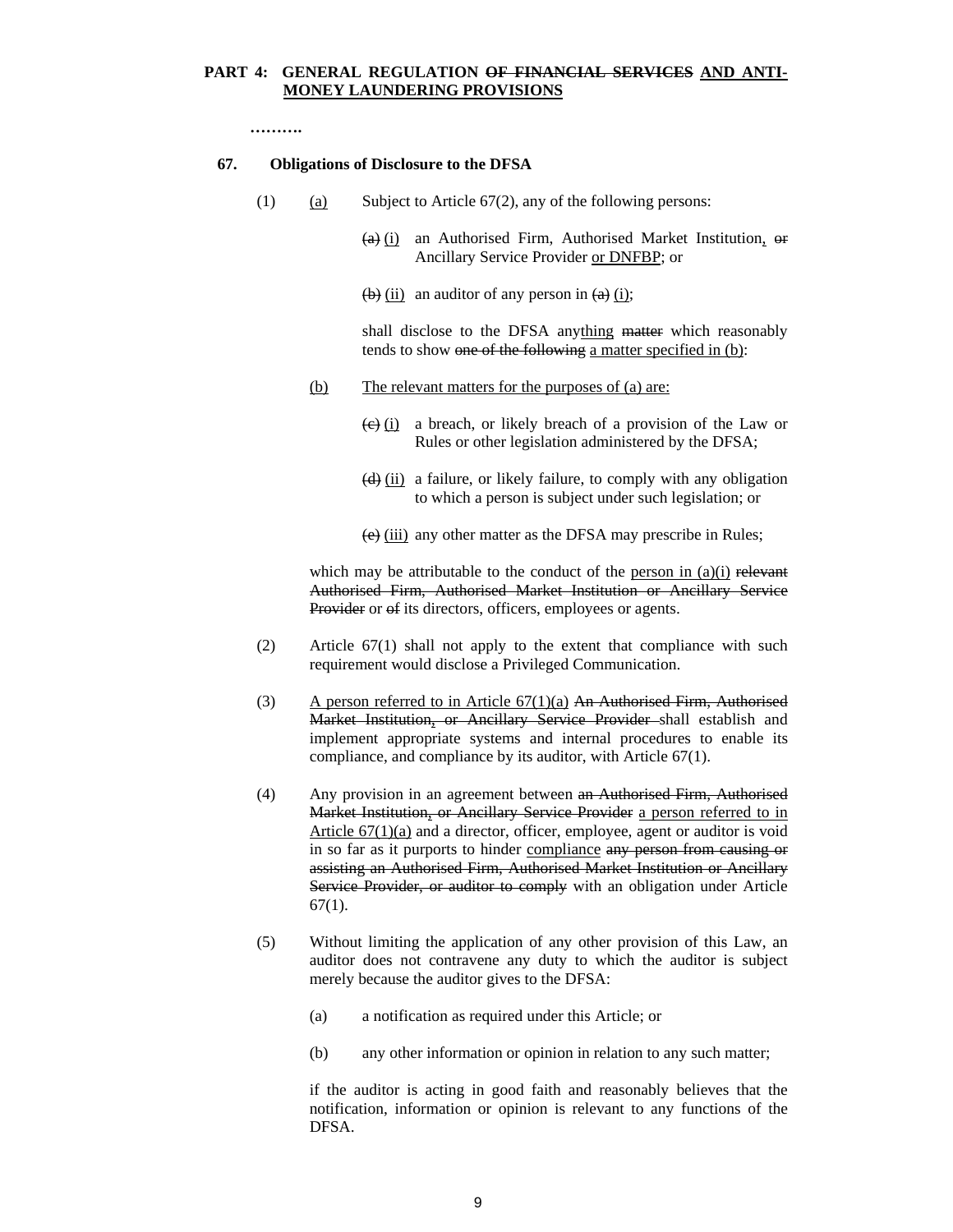- (6) No person shall be subjected to detriment or loss or damage merely by reason of undertaking any act to cause or assist an Authorised Firm, Authorised Market Institution, Ancillary Service Provider or auditor a person referred to in Article  $67(1)(a)$  or (b) to comply with an obligation under Article 67(1).
- (7) A Court may, on application of an aggrieved person, make any order for relief where the person has been subjected to any such detriment or loss or damage referred to in Article 67(56).

**………..** 

#### **CHAPTER 2 – ANTI-MONEY LAUNDERING COMPLIANCE**

#### **70. Operation of Federal Law**

- (1) Chapter 2 of Part 4 of the Law is made in recognition of the obligations upon the DFSA under Federal Law No. 4 of 2002 'Criminalisation of Money Laundering' of the United Arab Emirates and Decree by Federal Law No. 1 of 2004 'Combating Terrorism Offences'.
- (2) Nothing in the Law affects the operation of:
	- (a) Federal Law No. 4 of 2002 of the United Arab Emirates;
	- (b) the Penal Code of the United Arab Emirates; or
	- (c) any other Federal Law of the United Arab Emirates as applicable in the DIFC in relation to anti-money laundering compliance.
- (3) An Authorised Firm, Authorised Market Institution, Ancillary Service Provider, Authorised Individual, and a Fund, even where it does not have legal personality shall comply with any provision of the Federal Law No. 4 of 2002 of the United Arab Emirates as it applies to such person in the DIFC.
- (4) References to money laundering shall include terrorist financing unless the context otherwise provides or implies.

#### **71. Reporting by the DFSA of Suspicious Activity**

Where the DFSA detects conduct which it suspects may relate to money laundering, it shall advise the relevant authority exercising powers and performing functions under Federal Law No. 4 of 2002 of the United Arab Emirates without undue delay.

## **72. Provisions governing Anti-Money Laundering Measures**

- (1) The DFSA shall make Rules in connection with the creation and implementation of anti-money laundering measures, policies and procedures, including Rules as to:
	- (a) the persons or classes of persons who shall be subject to any such measures, policies and procedures;
	- (b) the nature and extent of any duty, requirement, prohibition, obligation or responsibility applicable to such persons.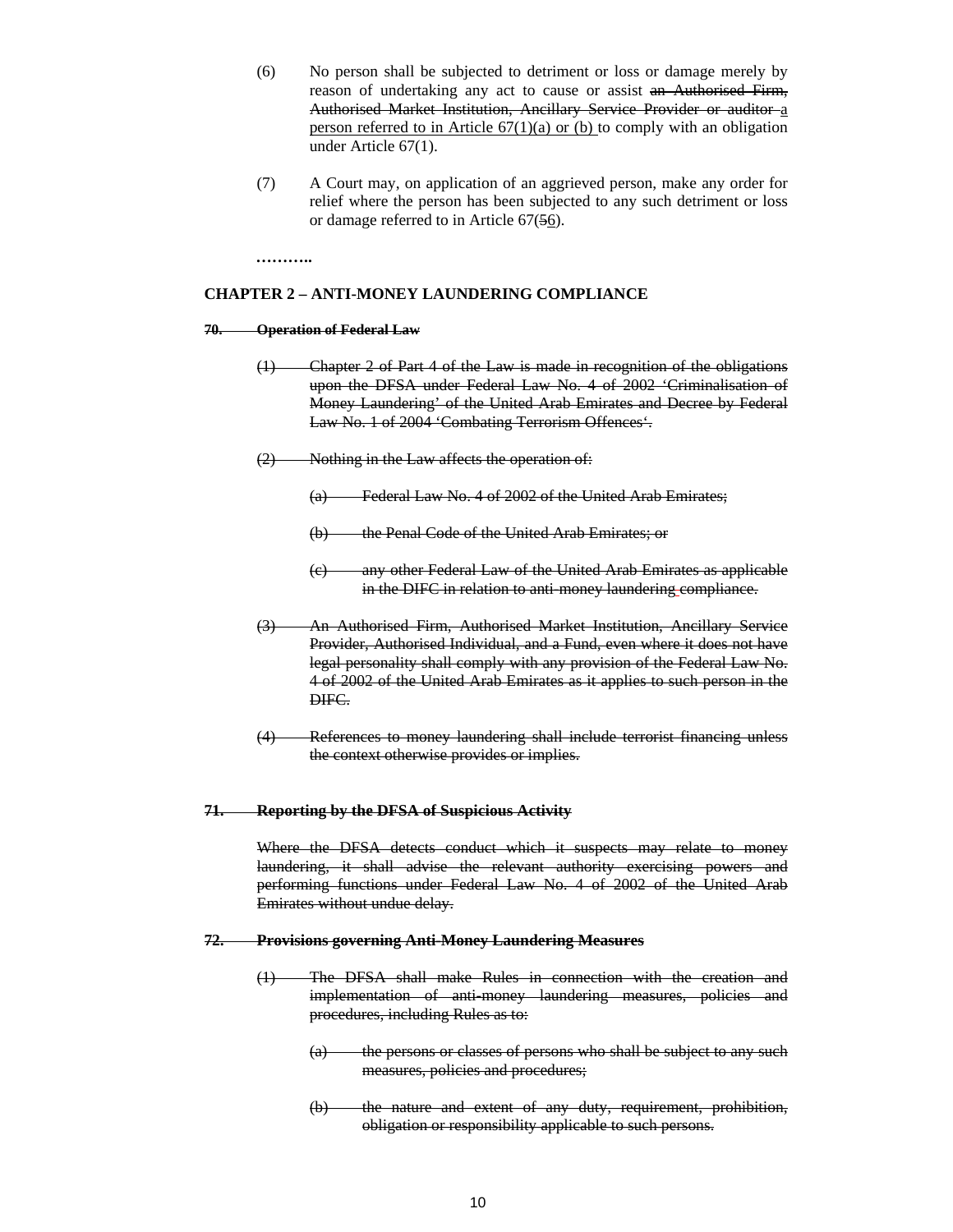(2) An Authorised Firm, Authorised Market Institution, Ancillary Service Provider, Authorised Individual, and a Fund, even where it does not have legal personality shall comply with any duty, requirement, prohibition, obligation or responsibility to which that person is subject under the Rules.

# **70. Jurisdiction**

- (1) This chapter is made in recognition of the application in the DIFC of Federal Law No. 4 of 2002 'Criminalisation of Money Laundering' and Decree by Federal Law No. 1 of 2004 'Combating Terrorism Offences'.
- (2) A reference in this chapter to money laundering is to be taken to include terrorist financing unless the context otherwise provides or implies.
- (3) The DFSA has, subject to (4), exclusive jurisdiction for regulation in relation to money laundering in the DIFC.
- (4) Nothing in the Law affects the operation of:
	- (a) Federal Law No. 4 of 2002;
	- (b) Federal Law No. 1 of 2004;
	- (c) the Penal Code of the United Arab Emirates; or
	- (d) any other Federal Law that is applicable in the DIFC in relation to money laundering.

# **71. Obligations**

- (1) A person shall comply with any provision of Federal Law relating to money laundering as it applies to such person in the DIFC.
- (2) A person shall comply with any duty, requirement, prohibition, obligation or responsibility to which that person is subject under the Rules.
- (3) Where the DFSA detects conduct which it suspects may relate to money laundering, it shall advise the relevant authority exercising powers and performing functions under Federal Law No. 4 of 2002 without undue delay.

# **72. Rules**

The DFSA shall make Rules in connection with the creation and implementation of anti-money laundering measures, policies and procedures, including Rules as to:

- (a) the persons or classes of persons who shall be subject to any such measures, policies and procedures;
- (b) the nature and extent of any duty, requirement, prohibition, obligation or responsibility applicable to such persons; and
- (c) registration of any or all of such persons with the DFSA.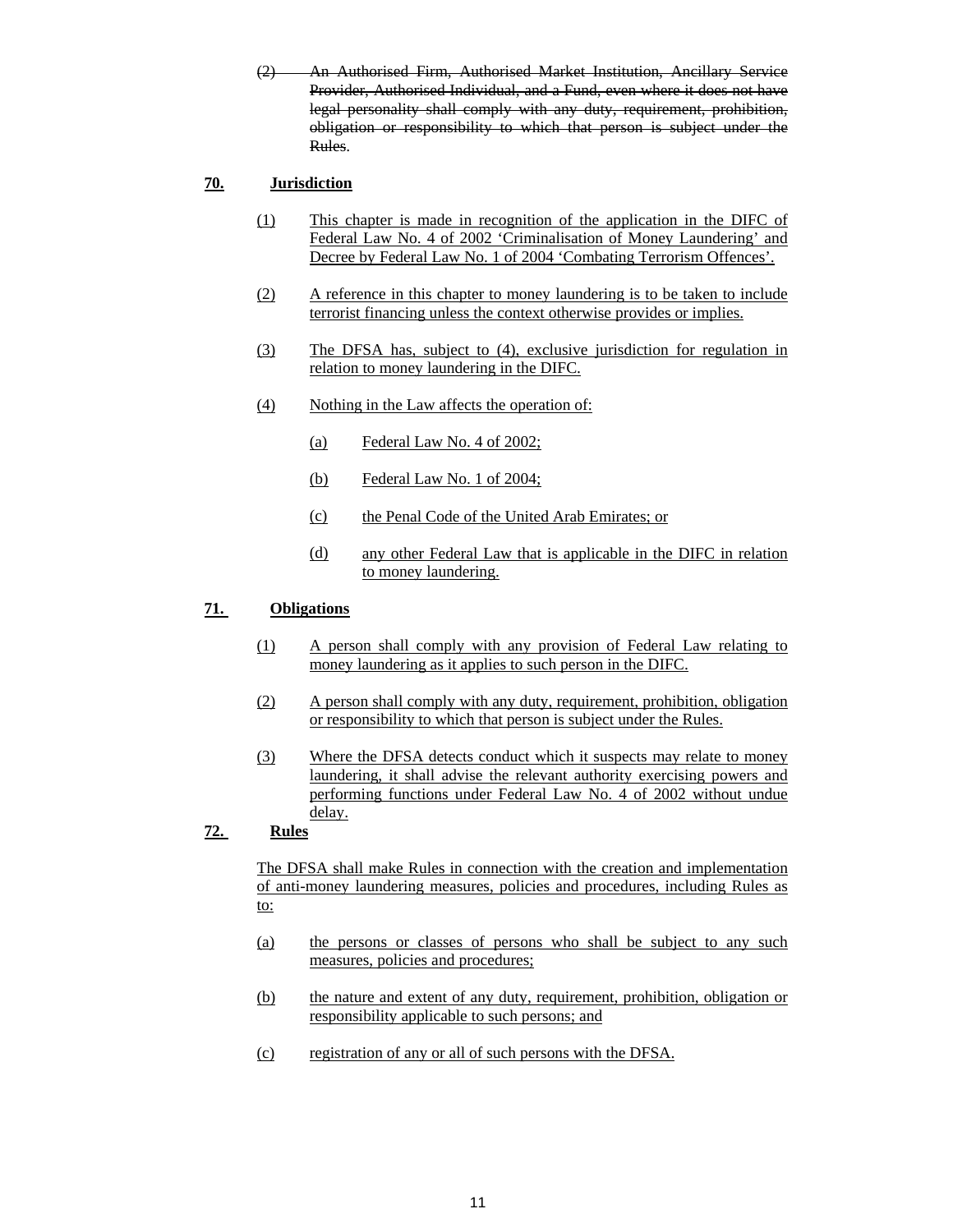# **CHAPTER 1 – POWERS OF SUPERVISION**

# **73. Powers to Obtain Information**

- (1) The DFSA may require an Authorised Firm, Authorised Market Institution, Ancillary Service Provider, DNFBP, Fund, auditor or any director, officer, employee or agent of such person by written notice to:
	- (a) give, or procure the giving of, such specified information; or
	- (b) produce, or procure the production of, such specified documents;

to the DFSA as the DFSA considers necessary or desirable to meet the objectives of the DFSA.

- (2) The DFSA may enter the premises of any Authorised Firm, Authorised Market Institution, Ancillary Service Provider, Fund, DNFBP or Auditor during normal business hours or at any other time as may be agreed for the purpose of inspecting and copying information or documents stored in any form on such premises, as it considers necessary or desirable to meet the objectives of the DFSA.
- (3) The DFSA may exercise its powers under Article 73 (1) in respect of any person within, or outside of, the DIFC.
- (4) The Court may on application by the DFSA order that: the DFSA may make a requirement under Article 73(1) outside of the jurisdiction of the DIFC in respect of a person to whom Article 73(1) applies other than an Authorised Firm, Authorised Market Institution, or Ancillary Service Provider or DNFBP.
- (5) Information given or a document produced as a result of the exercise by the DFSA of powers under Article 73 is admissible in evidence in any proceedings, provided that any such information or document also complies with any requirements relating to the admissibility of evidence in such proceedings.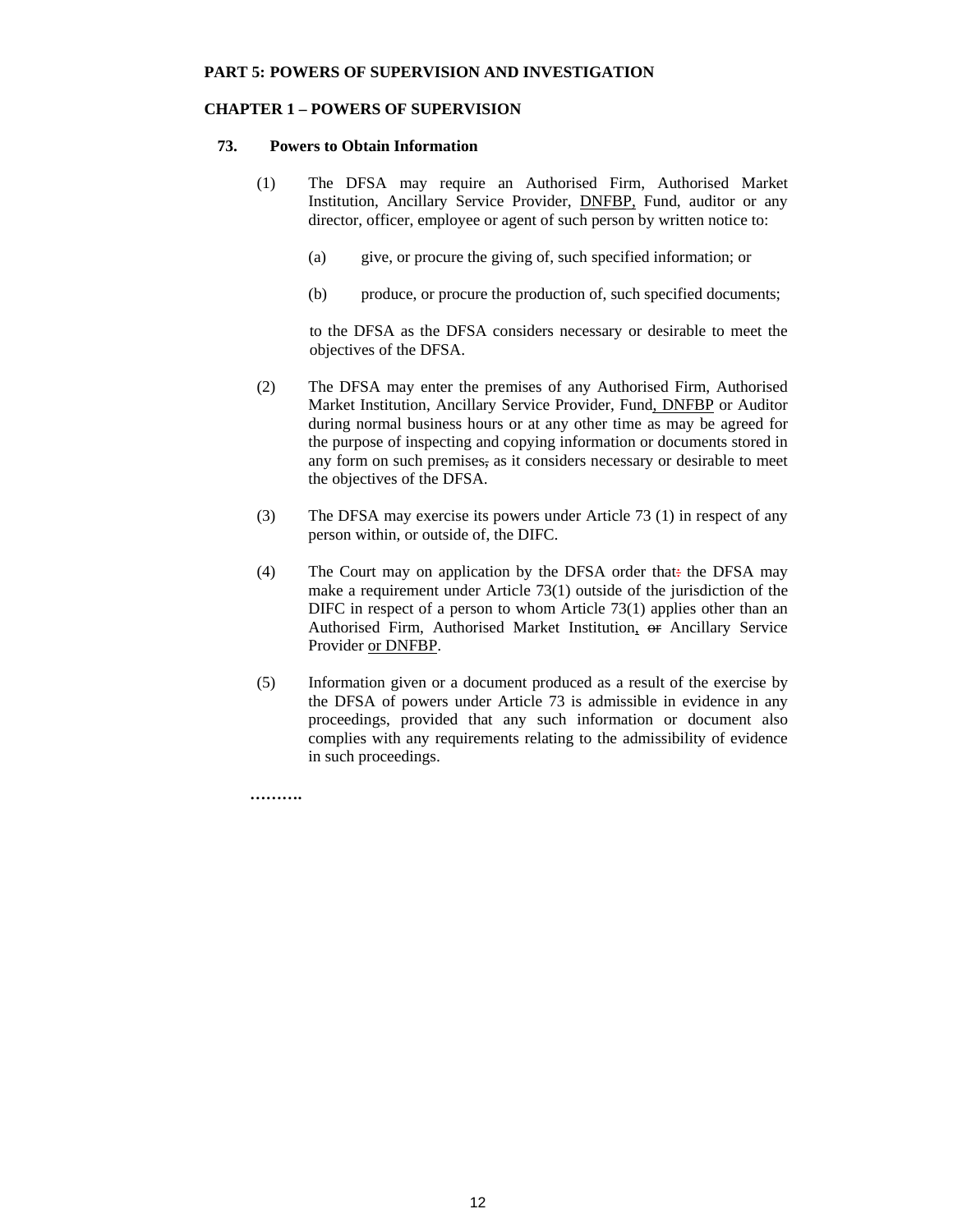#### **75. Imposing Restrictions on Business**

(1) Subject to Article 77, the DFSA may impose any one or more of the following prohibitions or requirements by written notice:

(a) prohibit a prohibition on an Authorised Firm or Authorised Market Institution from:

- (i) entering into certain specified transactions or types of transaction;
- (ii) soliciting business from certain specified persons or types of person;
- (iii) carrying on business in a specified manner or other than in a specified manner; or
- (iv) using a particular name for a Fund or a sub-fund of a Fund; or
- (b) require a requirement that an Authorised Firm or Authorised Market Institution carry on business in, and only in, a specified manner.
- (2) The prohibitions or requirements in Article 75(1) may be imposed on the Operator of a Fund in relation to the operation of a Fund or on the Fund itself, even where the Fund has no legal personality.

#### **……….**

### **85. General Contravention Provision**

- (1) A person who:
	- (a) does an act or thing that the person is prohibited from doing by or under the Law,  $-$ or Rules or  $any$  other legislation administered by the DFSA;
	- (b) does not do an act or thing that the person is required or directed to do by or under such the Law, Rules or other legislation administered by the DFSA; or
	- (c) otherwise contravenes a provision of such the Law, Rules or other legislation administered by the DFSA;

commits a contravention of such the Law, Rules or other legislation, as the case may be, by virtue of Article 85 unless another provision of such the Law, Rules or other legislation administered by the DFSA provides that the person commits, or does not commit, a contravention.

(2) In Article 85, 'person' does not include the DFSA or the President.